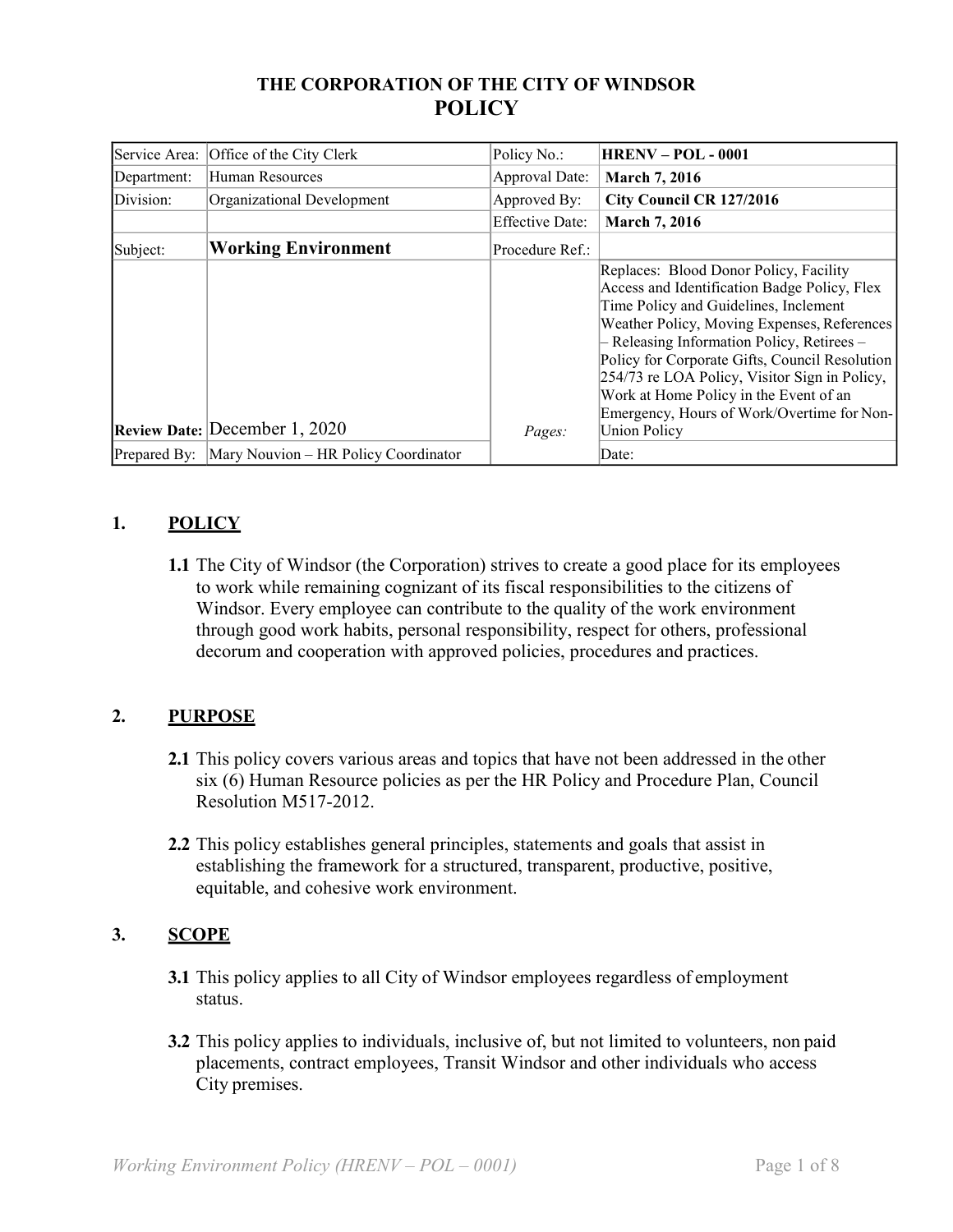## **4. RESPONSIBILITY**

### **4.1** The **Mayor and City Council** are responsible to:

**4.1.1** Support the Working Environment Policy in principle and by providing the necessary financial and human resources to carry out its intent.

### **4.2** The **Chief Administrative Officer** is responsible to:

- **4.2.1** Support the Working Environment Policy including providing guidance, direction and final authority on issues that may arise where the Corporate Leadership Team ("CLT"), Executive Director of Human Resources and applicable department(s) were unable to achieve resolution.
- **4.2.2** Recommend to City Council adequate budgetary resources to meet the obligations under this policy.

### **4.3** The **Corporate Leadership Team (CLT), Executive Directors, Managers and Supervisors** are responsible to:

- **4.3.1** Communicate this policy to staff.
- **4.3.2** Support the Working Environment Policy by facilitating compliance and consistency in its application.
- **4.3.3** Allocate appropriate budget dollars to implement this policy.

#### **4.4** The **Executive Director of Human Resources** is responsible to:

- **4.4.1** Ensure the Corporation has a current policy on the Corporation's working environment and it is made available to staff.
- **4.4.2** Assess, develop, review, administer, direct and manage all matters related to the Working Environment Policy and related procedures.
- **4.4.3** Request an annual budget allocation for resources to implement this policy as may be necessary.
- **4.4.4** Support appropriate training requirements to effectively carry out this policy.
- **4.4.5** Endeavour to apply the policy and applicable procedures consistently across the Corporation and where issues arise that cannot be resolved at the department level, they shall be forwarded to the applicable CLT member and if no resolve is achieved, to the Chief Administrative Officer.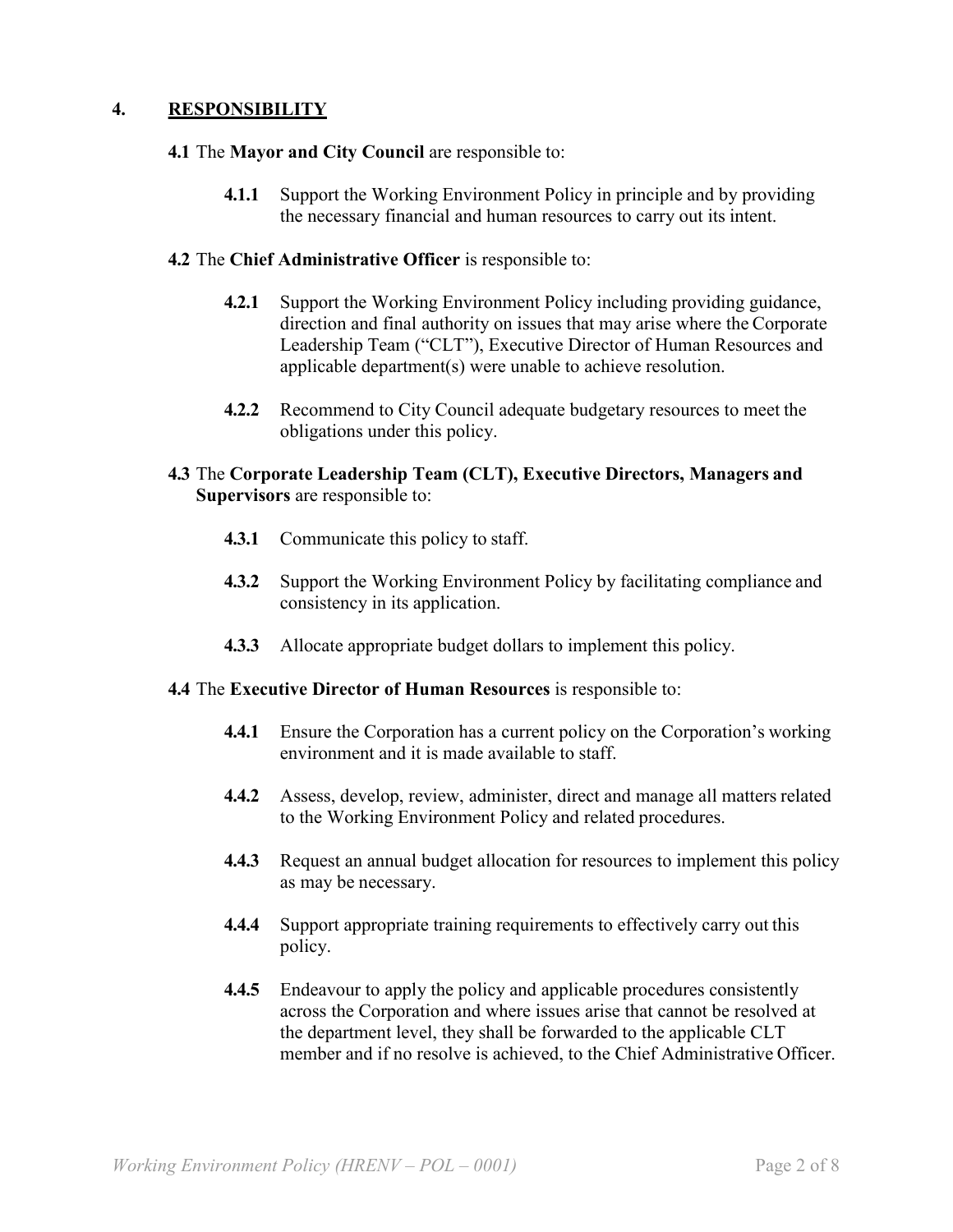**4.4.6** Review this policy one year after initial implementation and every five (5) years thereafter or as required.

## **4.5 Human Resource staff** are responsible to:

- **4.5.1** Be familiar with, abide by and provide consistency in the application of the Working Environment Policy and applicable procedures, including advising their respective Manager or designate of any issues arising from the application of this policy.
- **4.5.2** Endeavour to ensure departments are aware of and abide by the policy and applicable procedures.

## **4.6 Employees** and **other individuals identified in Section 3** are responsible to:

- **4.6.1** Be aware of and comply with the Working Environment Policy, applicable procedures and practices as a condition of continued employment, placement, volunteer assignment, separation or retirement.
- **4.6.2** Provide Human Resources with all required information, as requested as a condition of continued employment with the Corporation, and accordingly following separation or retirement.

# **5. GOVERNING RULES AND REGULATIONS**

## **5.1 DEFINITIONS:**

- **5.1.1 Working Environment** pertains to everything that forms part of an employee's involvement with the work itself. It is the surrounding conditions in which an employee operates and includes, but is not limited to: the relationship with co-workers and managers/supervisors; organizational culture; personal development; physical atmosphere and surroundings; perks and benefits of employment; work processes and procedures (that have not been addressed in the other six Human Resource policies).
- **5.1.2 Employee Recognition** is the acknowledgement of an individual or team's behaviour, effort and accomplishments that support an organization's goals and values. It lets employees know their hard work is valued. It does not have to be costly however recognition is not a one-size fits all. Consideration should be given as to what would be appreciated by the person(s) being recognized.
- **5.1.3 ID Badge/Card Access System** is an electronic system whose primary function is to provide:
	- **5.1.3.1** Employee identification through an ID badge.
	- **5.1.3.2** An access system for entering Corporate facilities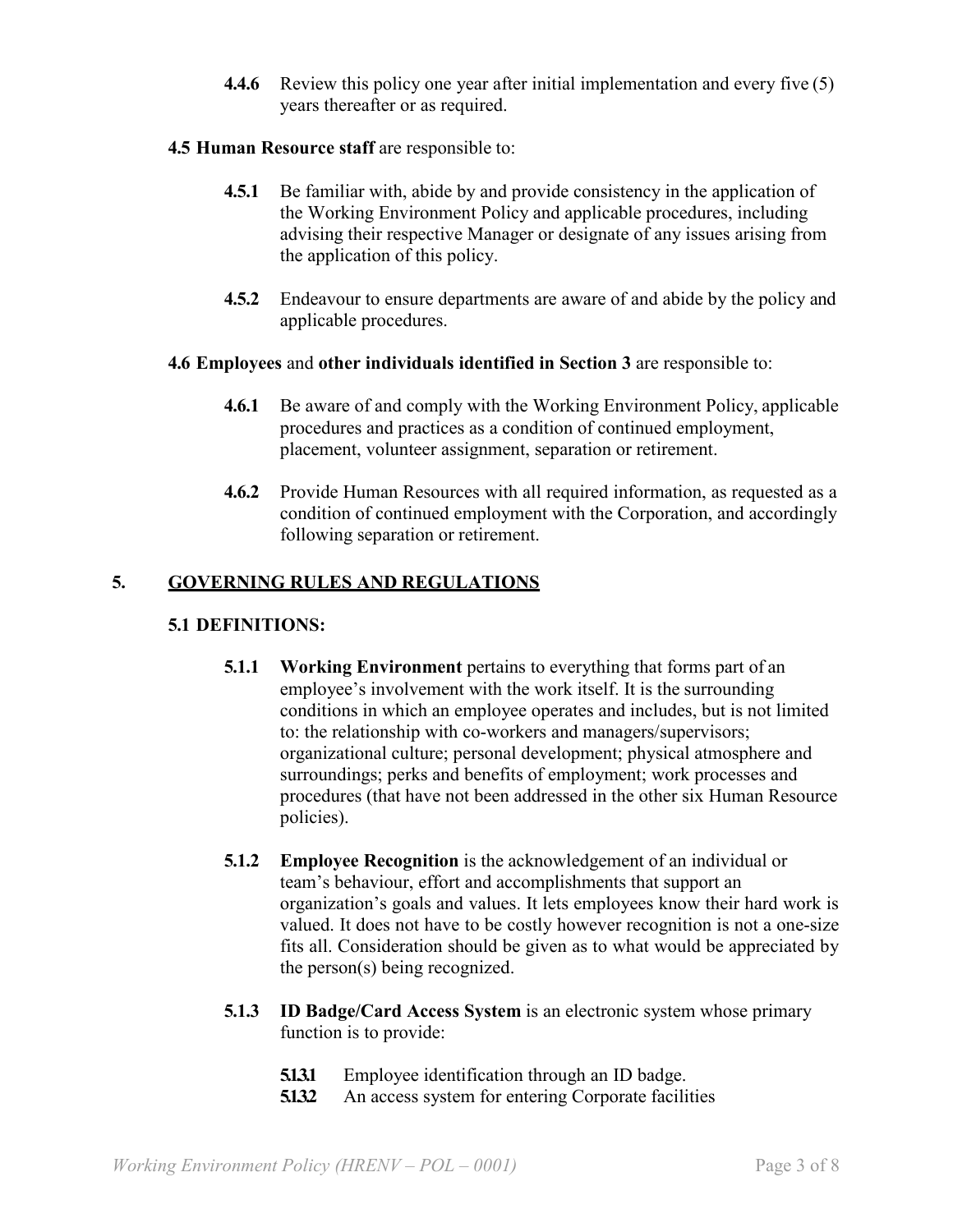- **5.1.4 Employee Docket** is a separate file(s) for each employee containing documents and records specific to that employee. The Employee Docket provides the Corporation with a consolidated place to store employee information and provide documentation to substantiate decisions made in the employee/employer relationship. It allows the Corporation to effectively manage the workforce. It should be noted that certain highly confidential employee information is maintained separately so as to ensure its privacy. The Employee Docket is maintained and stored in the Human Resources Department and is regarded as the official file for that employee of the Corporation.
- **5.1.5 Human Resources Management Information System (HRMIS)** is a system which seeks to merge the activities associated with human resource management (such as compensation & benefits, recruitment and applicant tracking, position control, payroll, labour distribution, etc) and information technology into one common database.
- **5.1.6 Leave of Absence** is a continuous period of time where the employee is absent from work, i.e. not actively at the work site and/or actively performing work for the Corporation, for reasons other than compensable injuries or sick leave. A Leave of Absence must comply with the minimum standards required by law; can be with pay or without pay; is normally authorized in advance; and implies that the employee intends to return to the same or similar position, which will be available upon the employee's return.
- **5.1.7 Alternative Work Arrangement** refers to work arrangements that are variations from the standard workday, workweek and/or work location. It occurs when the Corporation, an individual employee, or group of employees, who for specific reasons, wishes to vary the work hours or location from the standard work schedule/location that is based on a five (5) day per week basis. Alternative Work Arrangements may include:
	- **5.1.7.1 Flextime** fluctuating start and end times during the workday and/or workweek
	- **5.1.7.2** Compressed Work Week working the equivalent of a full-time week in fewer than five days or working longer shifts in exchange for a reduction in the number of working days in one's work cycle. Examples (for a 40 hour work week) may include:
		- Working four 10-hour days with every Friday off OR
		- Working nine 9-hour days over a two-week period with every other Friday off.
	- **5.1.7.3 Job Sharing** when two employees fill one approved full-time position. In sharing the one job the employees work a regular schedule that is less than the standard hours per week for that job.
	- **5.1.7.4 Working At Home In The Event Of An Emergency** as noted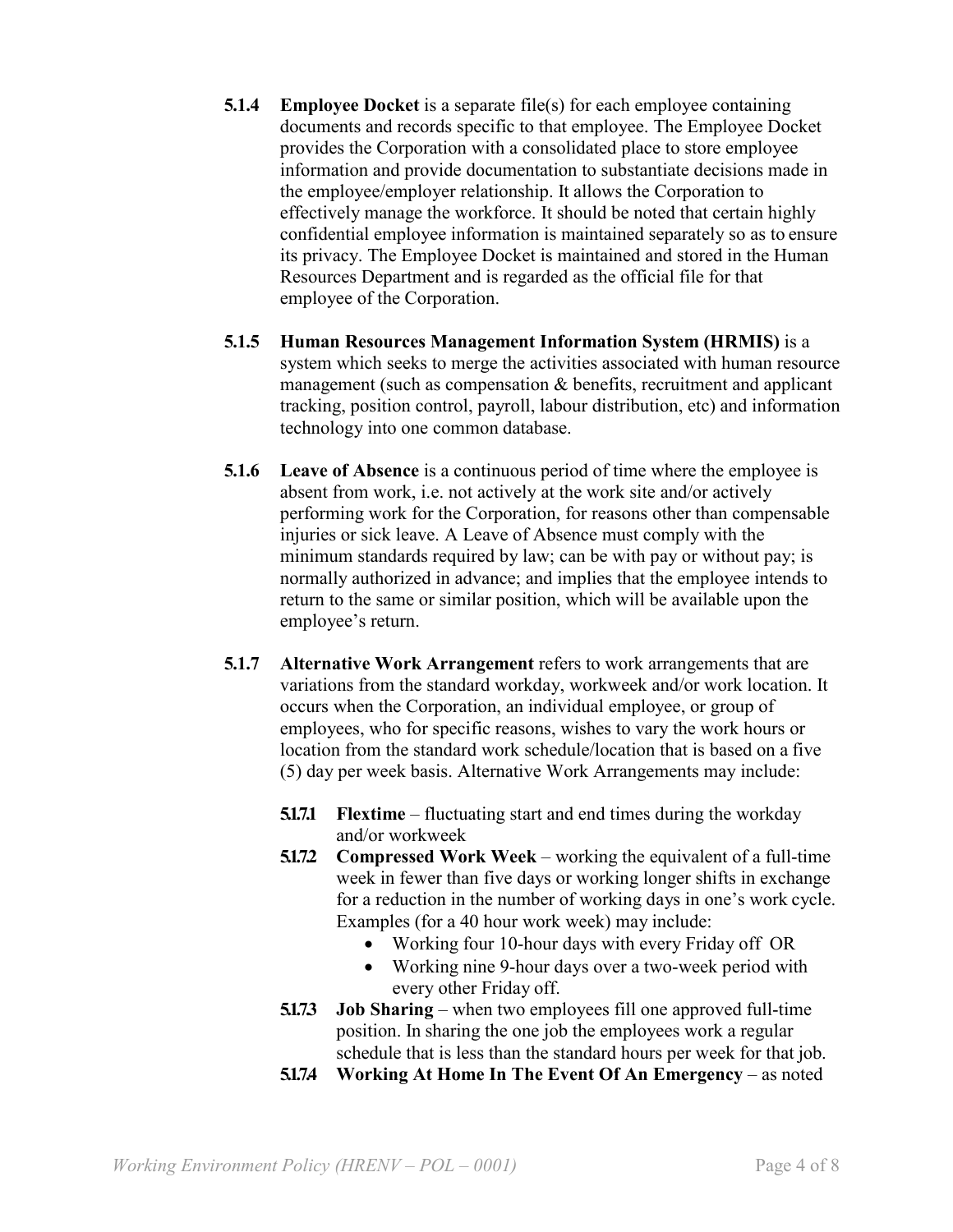- **5.1.7.5 Telework -** An employee has approval to carry out some or all of their work duties away from their official workplace
- **5.1.7.6 Reduced Work Week or Graduated Return To Work** As per approved accommodations working less than the regular hours of the job (i.e. part-time hours) with the goal of increasing hours up to the employee's regular hours of work
- **5.1.7.7** Any other type of alternative work arrangements that deviates from the established norm.
- **5.1.8 Vacation** is annual time off for employees as outlined in the Employment Standards Act and applicable union/association collective agreements and/or terms and conditions of employment.

### **5.2 OVERALL PRINCIPLES, GOALS AND OBJECTIVES**

- **5.2.1** The Corporation shall follow applicable governmental legislation and Council By-laws in the development of various policies and procedures.
- **5.2.2** The Corporation is committed to adhering to City of Windsor's Union/Association Collective Agreements, the Civic Association of Non Union Employees (CANUE) Terms & Conditions of Employment and the Senior Management Team (SMT) Terms & Conditions of Employment.
- **5.2.3** In the absence of clear language and details in various Union/Association Collective Agreements or SMT or CANUE Terms & Conditions of Employment, Corporate policies and procedures shall be developed in consultation with various employee groups to address specific areas, operational needs and business processes.
- **5.2.4** All employees and others, as noted in Section 3.2, shall follow Corporate policies, procedures, rules and practices, as applicable.
- **5.2.5** Employees and those as defined in Section 3.2 that fail to comply with this policy may be subject to disciplinary action up to and including termination.
- **5.2.6** The Corporation, its employees and other persons noted in Section 3.2, share the responsibility to communicate and know the rules.
	- **526.1** The Corporation has an obligation to communicate policies, procedures, information and various rules and operational standards to its employees in a clear and concise manner.
	- **52.62** Employees and those noted in Section 3.2 have an obligation to familiarize themselves and inquire about situations that may affect them.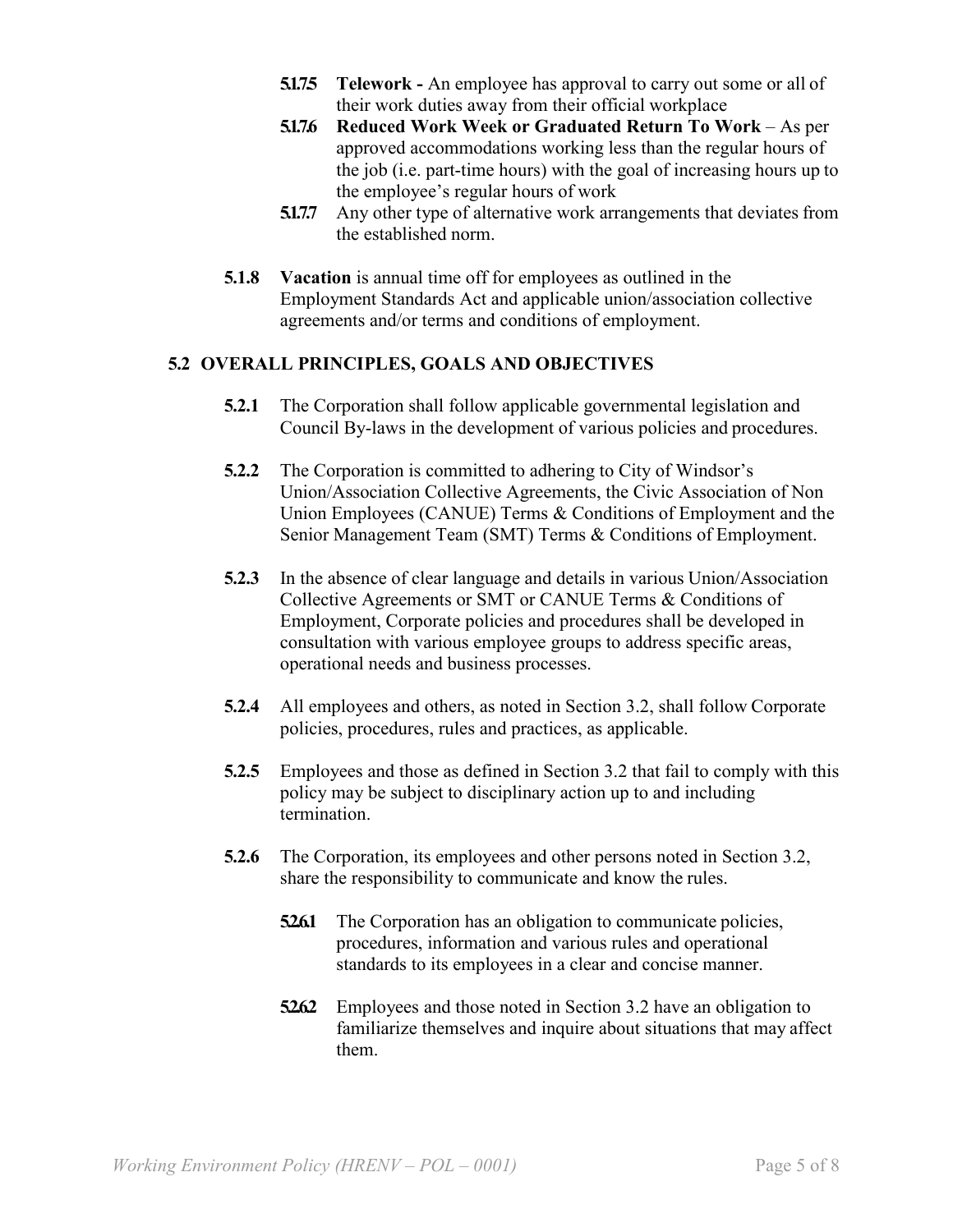- **5.2.7** Every employee/person under Section 3.2 shall maintain a professional demeanour. They shall treat all persons they come in contact with during their work day with respect, dignity and professionalism both within and outside of the work environment.
- **5.2.8** The Corporation acknowledges the value of employee recognition as: a method to let employees know their hard work is valued and appreciated; to give employees a sense of ownership and belonging in their work place; to improve employee morale; enhance loyalty; increase employee motivation; and help build a supportive work environment.
- **5.2.9** The complexity of the Corporation is reinforced by the various hours of work in which the Corporation does business. Each office or work location shall be sufficiently staffed for its hours of business in order to ensure the delivery of services in the most efficient and effective manner. Procedures on hours of work shall reflect this principle as well as reinforce a working environment that respects a balance between work and personal responsibilities.
- **5.2.10** The Corporation recognizes the strategic importance of addressing work and personal life integration. As such, there may be a need amongst some employees to apply for alternative working arrangements and/or apply for a leave of absence. Procedures shall be developed to ensure that consistency is maintained when considering such arrangements, to guarantee that efficient service to the public is not compromised and to comply with applicable legislation, Union/Association Collective Agreements, and/or SMT or CANUE Terms & Conditions of Employment. The Corporation may also require the implementation of alternative work arrangements for an employee or group of employees as part of ensuring the operational and business needs of the Corporation are maintained.
- **5.2.11** Work and vacation schedules shall be established as appropriate to meet business needs and to comply with applicable legislation and Union/Association Collective Agreements and/or SMT or CANUE Terms & Conditions of Employment.
- **5.2.12** The first obligation of staff and others conducting business on the City's behalf is the preparation for and carrying out of official Corporate duties. Full-time staff are expected to devote full-time effort and part-time staff are expected to devote a corresponding part-time effort to their institutional responsibilities.
- **5.2.13** The Corporation recognizes the importance of community involvement and encourages employees to participate in volunteer activities that promote the well being of the community. Such events may include participating in Blood Donor drives; United Way Initiatives, Sparky's Toy Drive/other toy and can drives and other charitable fundraisers.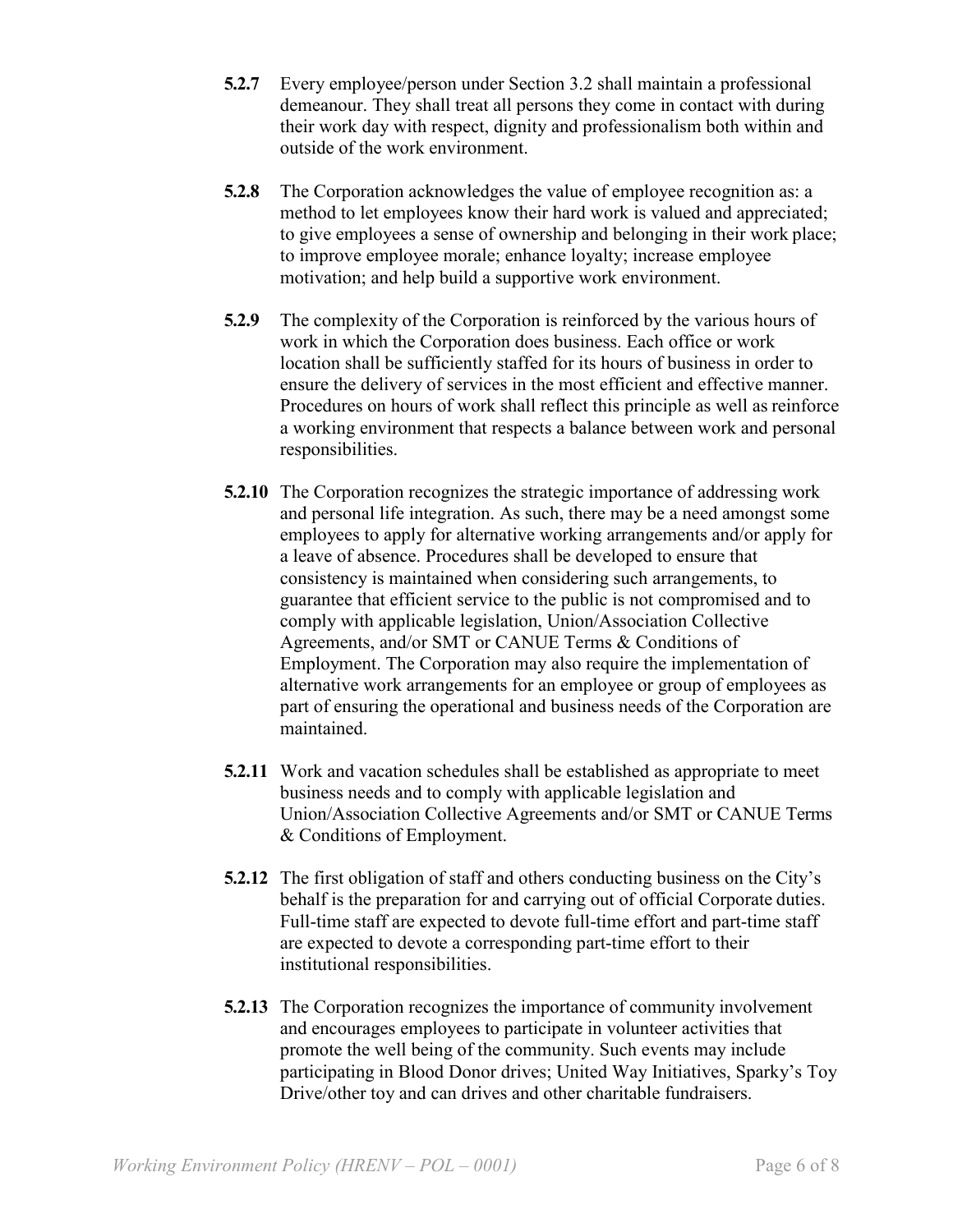Corporate wide procedures shall be established by Human Resources, and approved by the CAO, consistent with existing policy and financial funding dedication that support participation in community initiatives while remaining cognizant of the employee's primary duty to provide customer service in an efficient manner.

- **5.2.14** Employees and others as noted in Section 3.2 are expected to follow and implement safe security measures as established by the Corporation in their every day work environment. Procedures shall be developed that incorporate the following requirements:
	- **5.2.14.1** All employees and persons noted in Section 3 regardless of status are to carry a Corporate identification badge with them at all times during their work day or while conducting business on City premises, in a visible location, remaining cognizant of any health and safety issues associated with their work that requires one to modify this requirement.
	- **52.14.2** All visitors and other persons noted in Section 3 attending at City of Windsor facilities and going beyond areas designated as "public areas" must report to the designated staff person in the area. A record of the visit shall be maintained for security purposes.
	- **52.143** Employees are responsible for ensuring the security of the Corporation's confidential/proprietary material in their possession and similarly maintaining the security of company provided equipment. Employees concerned for the security of their work area or equipment must inform their supervisor of such concerns.
	- **52.144** The Corporation shall take measures to ensure the security of Corporate property, technology, buildings, and information remains secure while an employee is absent from work due to various reasons.
	- **52.145** Human Resources, in collaboration with Information Technology and Facility Management, shall be responsible for the administration, implementation and maintenance of the ID Badge/Card Access system, while Information Technology will be responsible for Corporate Security and all the software/technology needs of the ID Badge/Card Access system.
- **5.2.15** The Corporation recognizes that weather conditions can, at times, create difficult and dangerous travel conditions for its employees and subsequently interfere with the normal business operations of the Corporation. Procedures shall establish proper protocols to be followed under severe weather conditions including the expectation that employees are required to account for their time off work and the options available.